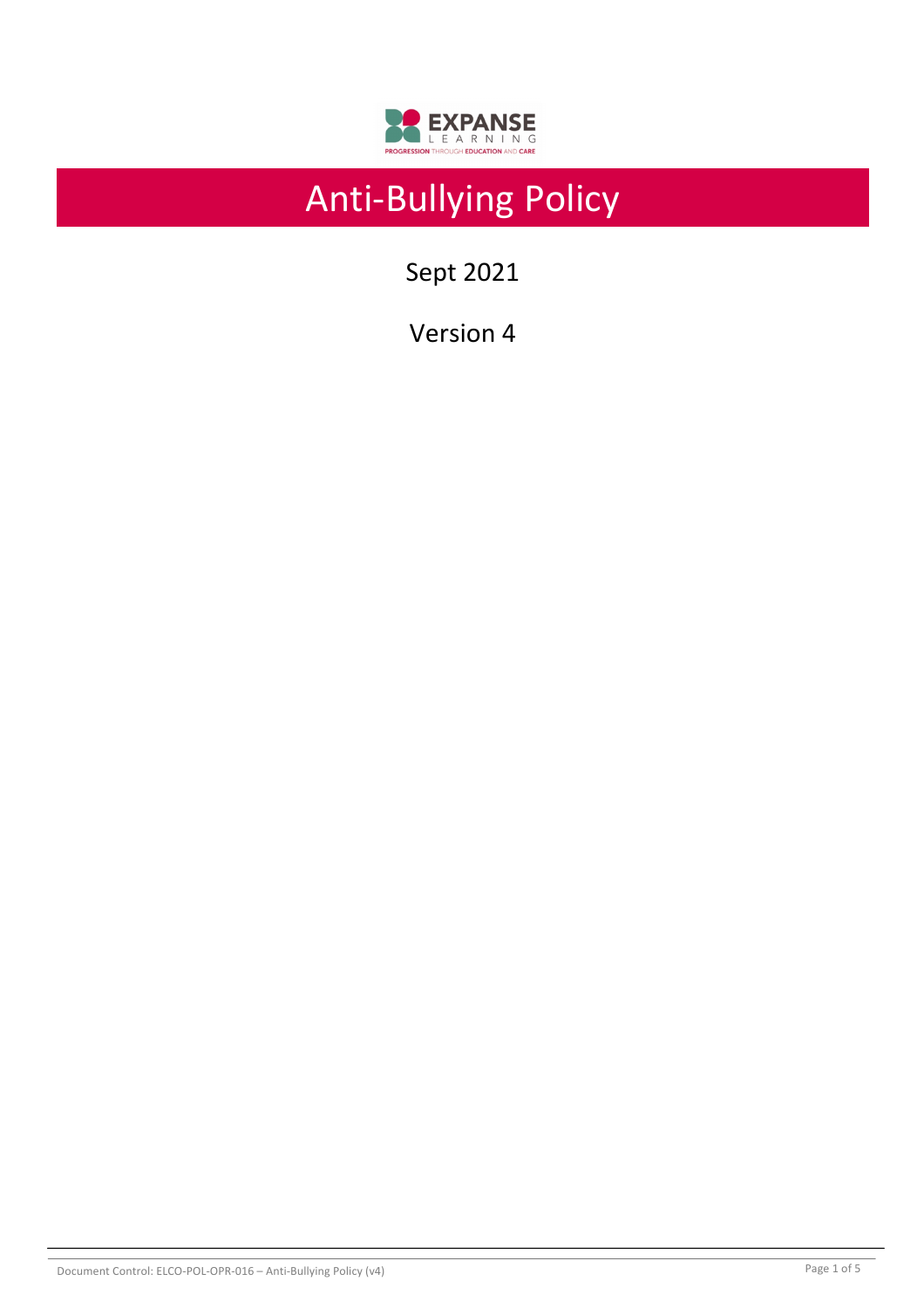# **1. Scope**

This policy applies to all staff at Expanse Learning College (Hereafter referred to as the College).

## **2. Aim**

The aim of the anti-bullying policy is to ensure that students learn in a supportive, caring and safe environment without fear of being bullied. Bullying is anti-social behaviour and affects everyone; it is unacceptable. We are committed to providing a caring, friendly and safe environment for all of our students, so they can learn in a relaxed and secure atmosphere. If bullying does occur, all students should be able to tell and know that incidents will be dealt with promptly and effectively.

All governors, teaching and non-teaching staff, students and parents should have an understanding of what bullying is. All governors and teaching and non-teaching staff should know what the College policy is on bullying and follow it when bullying is reported. All students and parents should know what the College policy is on bullying, and what they should do if bullying arises. As a college we take bullying seriously. Students and parents should be assured that they will be supported when bullying is reported. Bullying will not be tolerated.

## **3. Why do we need an Anti-Bullying Policy?**

Persistent bullying can severely inhibit a person's ability to learn effectively. The negative effects of bullying can have an impact on a person for their entire life. This College wishes to promote a secure and happy environment free from threat, harassment and any type of bullying behaviour. Therefore, this policy promotes practices within the College to reinforce our vision, and to remove or discourage practices that negate them.

## **4. What is Bullying?**

*The Department for Education (DfE) defines bullying as: "Behaviour by an individual or group, usually repeated over a period of time that intentionally hurts another individual or group either physically or emotionally"*

Bullying occurs when an individual or a group uses strength or power to hurt, either physically or emotionally, by intimidating or demeaning others. Bullying can take many forms including:

- $\circ$  Physical bullying which can include kicking, hitting, pushing and taking away belongings;
- $\circ$  Verbal bullying which includes name calling, mocking and making offensive comments;
- $\circ$  Emotional bullying which includes isolating an individual or spreading rumours about them;
- $\circ$  Cyber-bullying where technology is used to hurt an individual for instance text messaging or posting messages or images on the internet or any form of social media
- $\circ$  Racist bullying occurs when bullying is motivated by racial, ethnic or cultural prejudice.
- $\circ$  Sexual bullying is where someone makes unwanted physical contact or makes sexually abusive comments.
- $\circ$  Homophobic and biphobic bullying occurs when motivated by a prejudice against lesbian, gay or bisexual people.
- $\circ$  Transphobic bullying occurs when bullying is motivated by a prejudice against people who identify as trans
- $\circ$  Disablist bullying occurs when bullying is motivated by a prejudice against people with any form of disability.
- $\circ$  Sexist bullying occurs when bullying is motivated by a prejudice against someone because of their gender

It is usually persistent and is often covert, and is a conscious attempt to hurt, threaten or frighten someone.

## **5. Signs and Symptoms**

Students who are being bullied, may show changes in behaviour, such as becoming shy and nervous, feigning illness, taking unusual absences or clinging to adults. Adults should be aware of these possible signs and that they should investigate if a student:

- o is frightened of walking to or from college
- $\circ$  doesn't want to go on their usual transport or public transport or asks to be driven to college
- o changes their usual routine, is unwilling to go to college, begins to truant
- $\circ$  becomes withdrawn anxious, or lacking in confidence, attempts or threatens suicide or runs away
- o cries themselves to sleep at night or has nightmares or stops eating
- o feels ill in the morning, begins to do poorly in college work
- o has possessions which are damaged or go missing
- $\circ$  asks for money or starts stealing money or has dinner or other monies continually lost
- o becomes aggressive, disruptive or unreasonable or has unexplained cuts or bruises
- o is bullying other children or siblings
- o is frightened to say what's wrong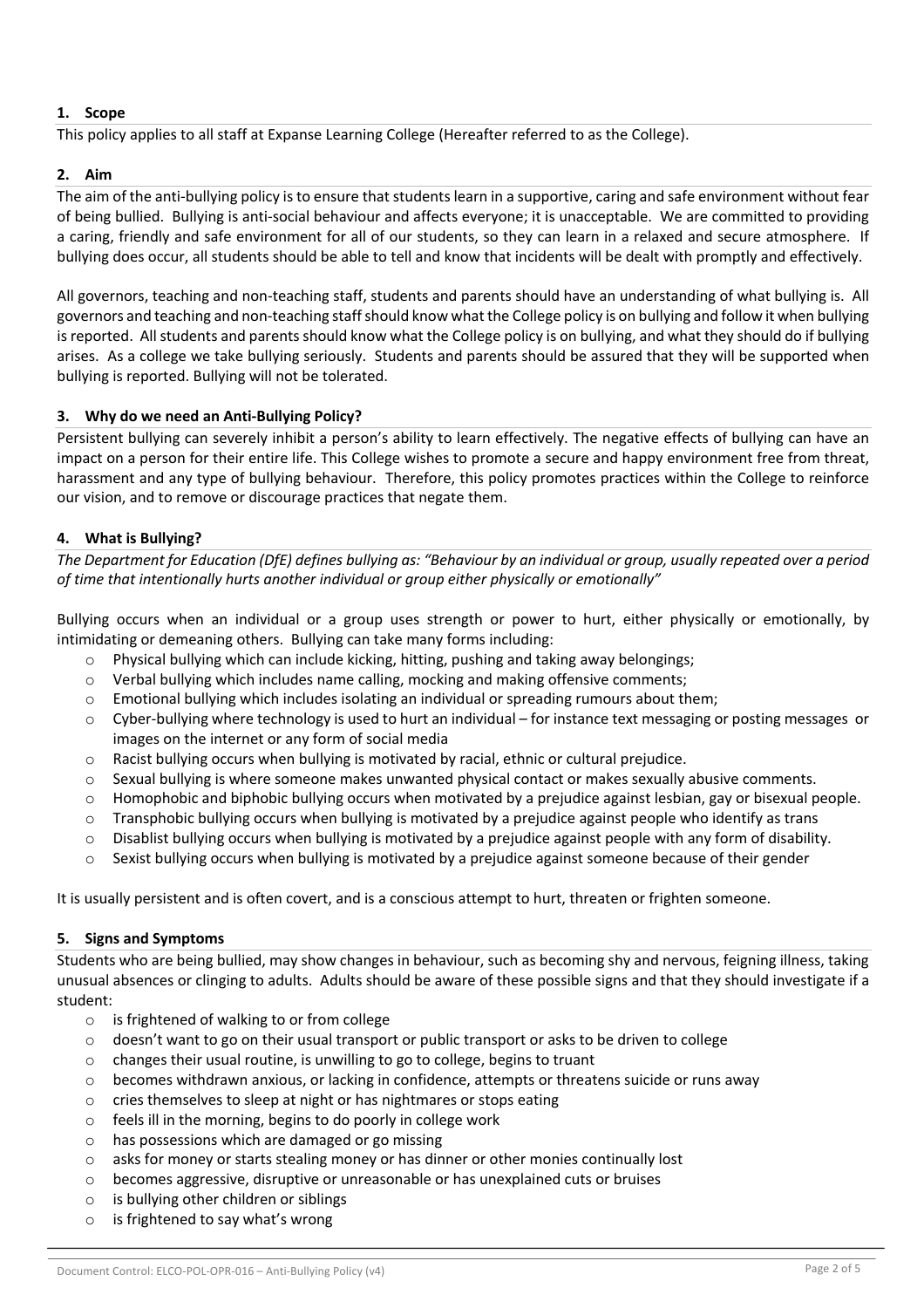- $\circ$  is afraid to use the internet or mobile phone or is nervous and jumpy when a cyber message is received
- o gives improbable excuses for any of the above

This is not an exhaustive list. These signs and behaviour could indicate other problems, but bullying should be considered a possibility and should be investigated.

# **6. Positive Action**

Education to prevent bullying will be provided to all students during their time at the College and appropriate behaviour will be reinforced during lessons and around the College site. Curriculum opportunities are used to address bullying through:

- Subject areas e.g. English, Maths, Employability, Independent Living, Health, Community Inclusion
- o Enrichment e.g. National Anti-Bullying Week November, National Safer internet day February
- o Tutorial activities and Peer support Students are encouraged to develop and understand: Patience, Empathy, Cooperation, Understanding
- o British Values: Mutual respect, Democracy, The rule of the law, Individual liberty, Tolerance of those of different faiths and beliefs

## **7. How to get help**

Who students can talk to if they have any concerns about bullying?

- o Tutor
- o Instructor
- o Teaching Assistants
- o Pastoral Support Staff
- o College Manager

Students who have been bullied will be supported by:

- $\circ$  Offering an immediate opportunity to discuss the experience with a member of staff of their choice
- o Reassuring the student
- o Offering continuous support
- o Restoring self-esteem and confidence

Students who have bullied will be helped by:

- o Discussing what happened
- o Discovering why the student became involved
- o Establishing the wrongdoing and need to change
- o Informing parents or guardians to help change the attitude of the student

Responses will vary depending on the nature of the incident, but may include:

- o Counselling
- o Involvement of external agencies
- o Monitoring by Tutor / College Manager
- o Peer support
- o Formal recording
- o Use of Behaviour Policy
- o Liaison with parents/carers/other services

## **8. Staff Responsibilities**

- o To implement procedures to confront bullying in any form
- o To listen to all parties involved in incidents
- o To investigate incidents promptly and as fully as possible
- o To take appropriate action or to refer to the College Manager and Designated Safeguarding Lead as appropriate
- $\circ$  To record and manage using appropriate system and documentation
- $\circ$  To share with parents of the victim and bully, incidents of persistent and/or serious bullying
- o To implement appropriate procedures for a member of staff
- $\circ$  To promote the use of a range of learning styles and strategies which challenge bullying behaviour
- $\circ$  To promote open management styles which facilitate communication and consultation within the College and relevant outside agencies when appropriate
- o To model the values our College believes in from the mission statement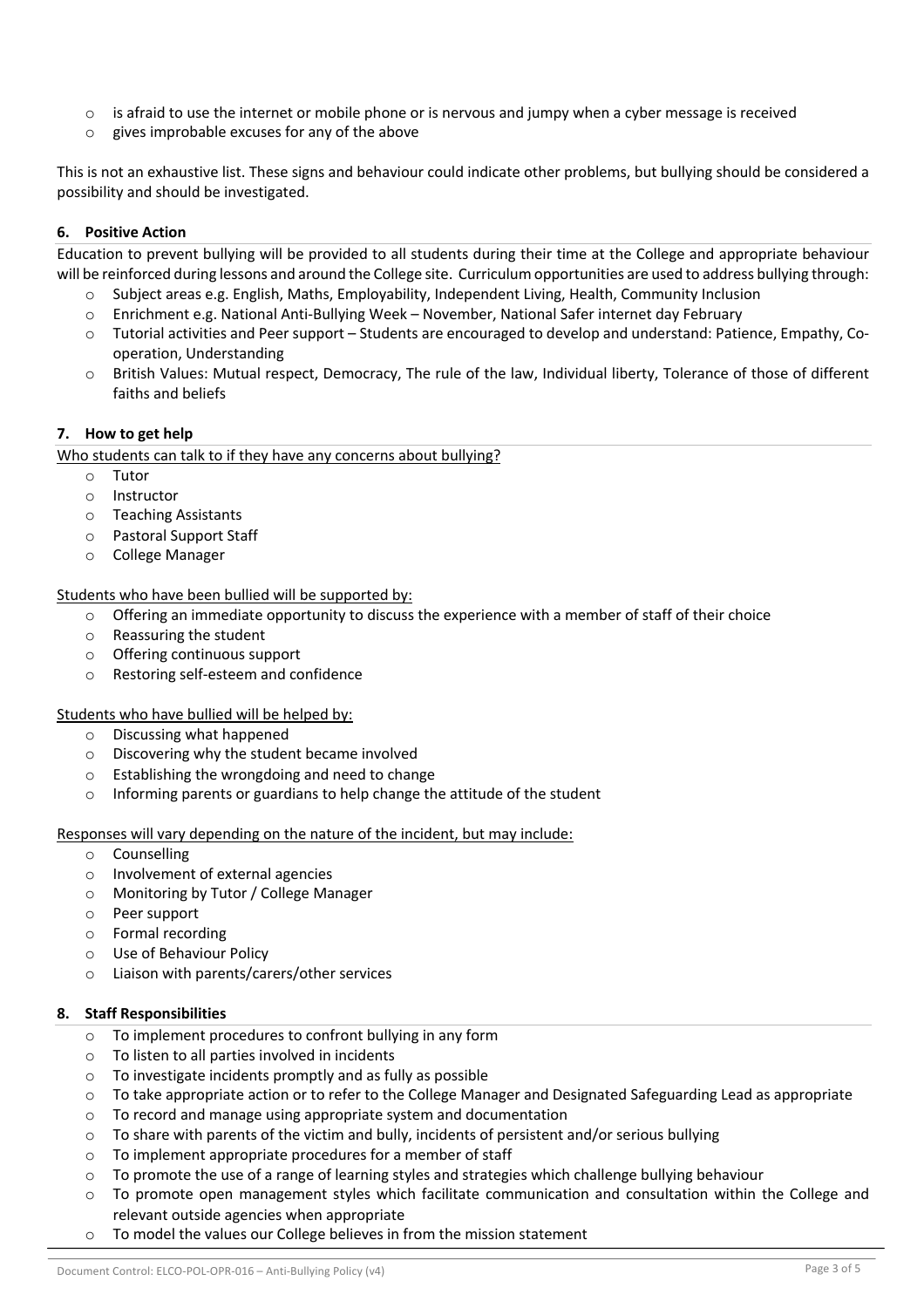$\circ$  To promote the use of interventions which are least intrusive and most effective.

# **9. Anti-Bullying Strategies**

- $\circ$  Regular promotion of anti-bullying will be embedded into the College's curriculum.
- o Where relevant, use of CCTV within the College grounds to help with the prevention of bullying.
- o Anti-bullying training for all staff
- o A dedicated reporting system for any incidents of bullying
- o One to one counselling
- $\circ$  Strong teacher-student relationships so students feel comfortable in reporting any issues
- o Information leaflets for students and parents about E-Safety

## **10. Anti-bullying advice to Parents / Carers**

A great deal of bullying is CYBER-BULLYING. Please regularly monitor your son/daughters use of texting, Facebook, Twitter and other social media sites. Access to these is out of the College's control when your child is not in college

TALK to your son/daughter on a regular basis, so any problem is easier to share

LISTEN to what son/daughter say

ENCOURAGE your son/daughter to feel good about themselves, realising that we are all different and equally important.

If you believe your child is being bullied, or is a bully, talk to other adults at home or at college and explore the options.

DON'T STAY SILENT if your son/daughter is a victim assure them that it is not their fault and that you are going to do something to help. Be realistic in your expectations, sometimes on-going problems can take time to resolve

TRY to be co-operative with our college and not be aggressive. Without a good working relationship between parents and the College, the situation could deteriorate, which won't help you or them

ALWAYS remember that your son/daughters can't solve bullying on their own.

They NEED the support of parents/carers and our college

# REMEMBER – IT IS NOT YOUR CHILD'S FAULT

#### **11. Monitoring arrangements**

This policy will be reviewed every 12 months but can be revised as needed; the college will review this policy annually and assess its implementation and effectiveness. The policy will be promoted and implemented throughout the college.